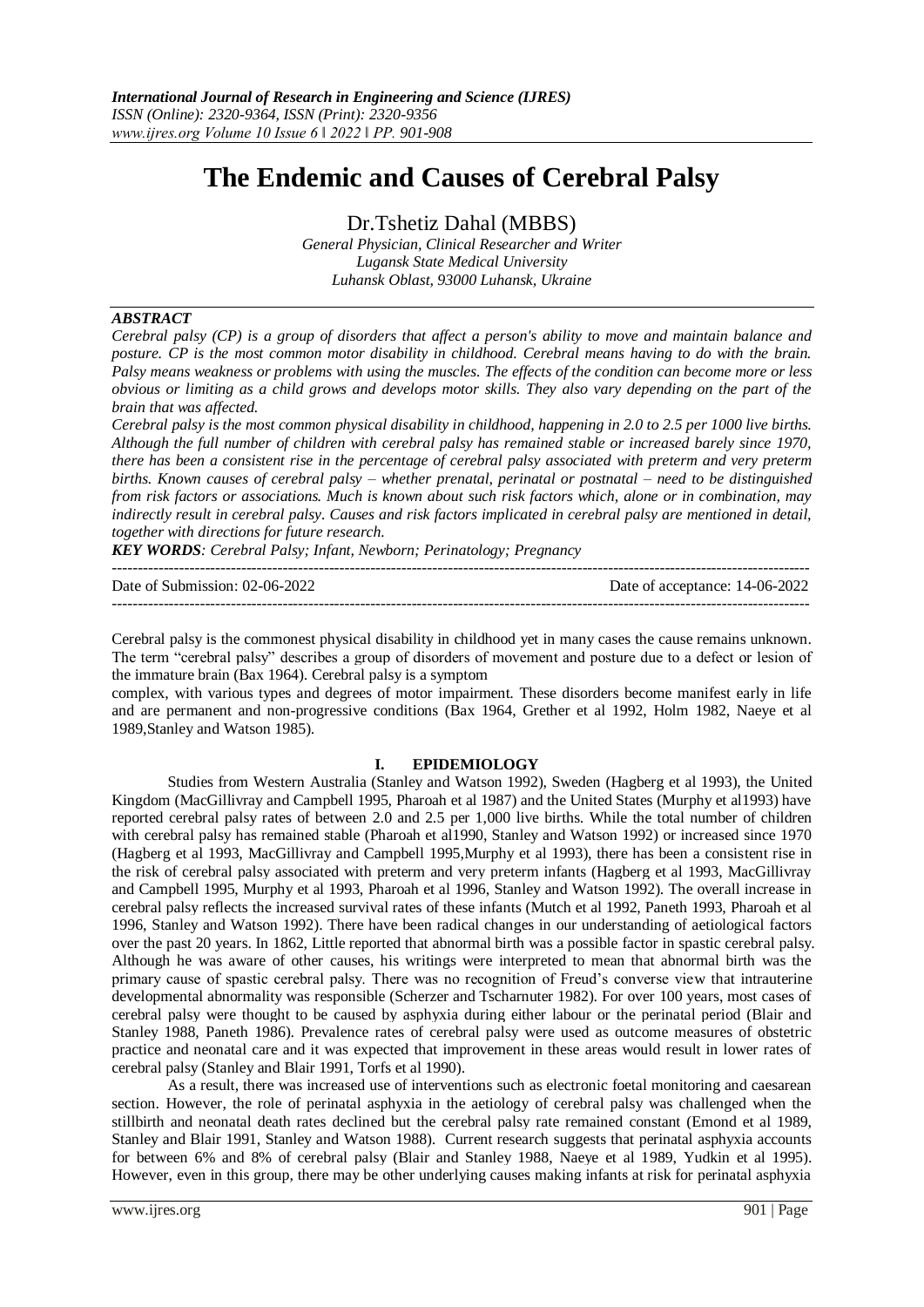and, in most children, prevention is not possible (Australian and New Zealand Perinatal Societies 1995). Prenatal events are thought to be responsible for approximately 75% of all cases of cerebral palsy although it is usually impossible to determine the nature and the exact timing of the damaging event. Estimates of the proportion of cases with postnatally acquired cerebral palsy range between 10% (Holm 1982) and 18% (Pharoah et al 1989). The current trend is to assume a prenatal cause in the absence of clear evidence for a perinatal or postnatal cause (Gaffney et al 1994, Holm 1982, Palmer et al 1995).

# **II. RESEARCH**

Prospective research to determine risk factors throughout populations are costly and tough when only two per thousand of all pregnancies will result in a child with cerebral palsy. Most studies has involved retrospective research in which obstetric and perinatal histories of groups of children with cerebral palsy are compared with controls without cerebral palsy. Attempts are then made to identify prenatal and perinatal exposures common to children with cerebral palsy. Natural events have supplied evidence of prenatal determinants of cerebral palsy on rare occasions.

For example, between 1953 and 1960, an epidemic of cerebral palsy became noted in youngsters born to families consuming fish infected by methyl mercury in Minamata Bay in Japan and an epidemic consisting of a triad of spasticity, deafness and intellectual disability in Papua New Guinea throughout the early 1960s was caused by loss of iodine early in pregnancy (Stanley 1997).



Image 1



#### **FIG 01 :**

## **Image 1: MRI of the brain of a healthy child: gray matter is pale gray and white matter is dark gray. Image 2: MRI of the brain of a child with cerebral palsy: red arrows show scarring over the central gray matter leading to stiffness and problems in the coordination of movements.**

#### **Known Causes of Cerebral Palsy**

It is helpful to classify the known causes according to the timing of the brain insult, whether prenatal, perinatal or postnatal. Gene mutations that result in genetic disorders or differences in brain development, Maternal infections that affect the developing fetus, Fetal stroke, a disruption of blood supply to the developing brain, Bleeding into the brain in the womb or as a newborn.

## **Antenatal Causes of Cerebral Palsy**

Among the important known causes of cerebral palsy are congenital brain malformations including malformations of cortical development. Modern imaging techniques enable more children with these conditions to be identified (Krageloh Mann et al 1995, Steinlin et al 1993, Truwit et al 1992), and knowledge about the cortical dysplasias, of which some have a genetic basis, is increasing rapidly (Dobyns and Truwit 1995). Congenital malformations in general are strongly associated with cerebral palsy (Blair and Stanley 1993a, Croen et al 2001, Nelson and Ellenberg 1985 and 1986, Palmer et al 1995, Torfs et al 1990) and children with congenital brain malformations also have more anomalies outside of the central nervous system (Coorssen et al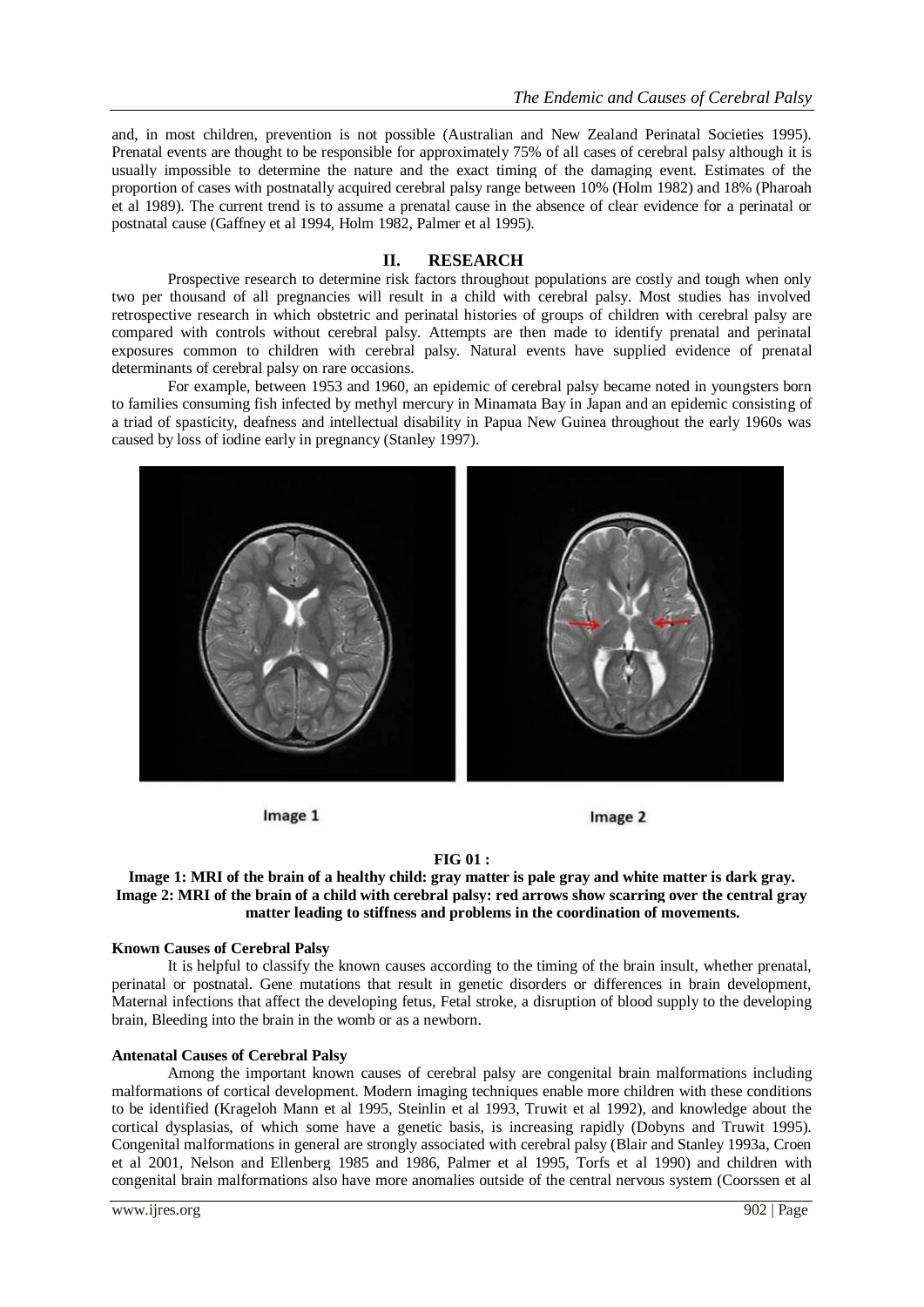1991). Other known antenatal causes of cerebral palsy are vascular events demonstrated by brain imaging (for example, middle cerebral artery occlusion), and maternal infections during the first and second trimesters of pregnancy (rubella, cytomegalovirus, toxoplasmosis). Less common causes of cerebral palsy include metabolic disorders,maternal ingestion of toxins and rare genetic syndromes.

# **Perinatal Causes**

Problems during labour and delivery obstetric emergencies such as obstructed labour, antepartum haemorrhage or cord prolapse may compromise the foetus causing hypoxia, but essential criteria must be fulfilled before cerebral palsy can be attributed to the acute intrapartum episode. These criteria are metabolic acidosis in foetal scalp, umbilical cord arterial or very early neonatal blood samples (pH < 7.00 and base deficit > 12 mmol/L); early onset of severe or moderate neonatal encephalopathy in infants of > 34 weeks gestation; and cerebral palsy of the spastic quadriplegic or dyskinetic type (MacLennan 1999). Neonatal encephalopathy is a clinically defined syndrome of disturbed neurological function in the earliest days of life in the term infant, manifested by difficulty with initiating and maintaining respiration, depression of tone and reflexes, subnormal levels of consciousness and often, seizures (Nelson and Leviton 1991). Children with cerebral palsy who have a history of neonatal encephalopathy are more likely to have had signs of intrapartum hypoxia such as meconium staining of the amniotic fluid, and to have a more severe form of cerebral palsy, than those without neonatal encephalopathy (Gaffney et al 1994). However,there may be no evidence of perinatal asphyxia in a significant percentage of children with neonatal encephalopathy (Badawi et al 1998). In a systematic study, cerebral palsy was more strongly associated with Sarnat Grade III than with Sarnat Grade II encephalopathy, using a grading system of 0 to III (Van de Riet et al 1999). Neonatal problems Severe hypoglycaemia, untreated jaundice and severe neonatal infection may be responsible for cerebral palsy.

# **Post-Neonatally Acquired Cerebral Palsy**

Infection and injuries are responsible for most cases of post-neonatally acquired cerebral palsy in developed countries. The introduction of new vaccines will hopefully decrease the numbers of children with meningitis and subsequent neurological sequelae. Accidental injuries such as motor vehicle accidents and neardrowning episodes, and non accidental injuries may result in cerebral palsy. Other causes of post-neonatally acquired cerebral palsy include apparent life-threatening events, cerebrovascular accidents and following surgery for congenital malformations. Meningitis, septicaemia and other conditions such as malaria remain extremely important causes of cerebral palsy in developing countries.

## **Risk Factors and their Role in the Genesis of Cerebral Palsy**

It is important to distinguish between associations or risk factors and known causes. For some children who have cerebral palsy, there appears to be no single event but rather, a sequence of events, responsible for the motor damage. This has led to the concept of "causal pathways" – a sequence of interdependent events that culminate in disease (Stanley et al 2000). A large body of information is available about possible associations and risk factors. Some of these factors are found in infants of all gestations, whilst others are only associated with either full term or premature infants. Multiple pregnancies also have some unique associations. Risk factors may be present before and during pregnancy, during labour and birth, and in the period shortly after birth.

## **Risk Factors before Pregnancy - Maternal Factors**

Delayed onset of menstruation, irregular menstruation or long inter-menstrual intervals are associated with an increased risk of cerebral palsy (Torfs et al 1990). An unusually short or long interval between pregnancies has also been described as an antecedent of cerebral palsy (Pinto-Martin et al 1998, Torfs et al 1990). Two studies have found that low social class is associated with cerebral palsy in children with normal birth weight (Dolk et al 2001, Dowding and Barry 1990). Parity of three or more was a factor in a study of preterm infants (Topp et al 1997). Several researchers have reported a relationship between cerebral palsy and previous foetal deaths (Nelson and Ellenberg 1986, Powell et al 1988).

A range of maternal medical conditions is associated with cerebral palsy. These include intellectual disability (Nelson and Ellenberg 1986), seizures (Nelson and Ellenberg 1986) and thyroid disease (Blair and Stanley 1993b, Nelson and Ellenberg 1986). Paternal and sibling factors Paternal and sibling factors are rarely reported. Advanced paternal age is more frequent in those with athetoid/dystonic cerebral palsy (Fletcher and Foley 1993). Motor deficit in a sibling has been reported as an association with cerebral palsy in the Collaborative Perinatal Project of the National Institute of Neurological and Communicative Disorders and Stroke (NCPP) (Nelson and Ellenberg 1986).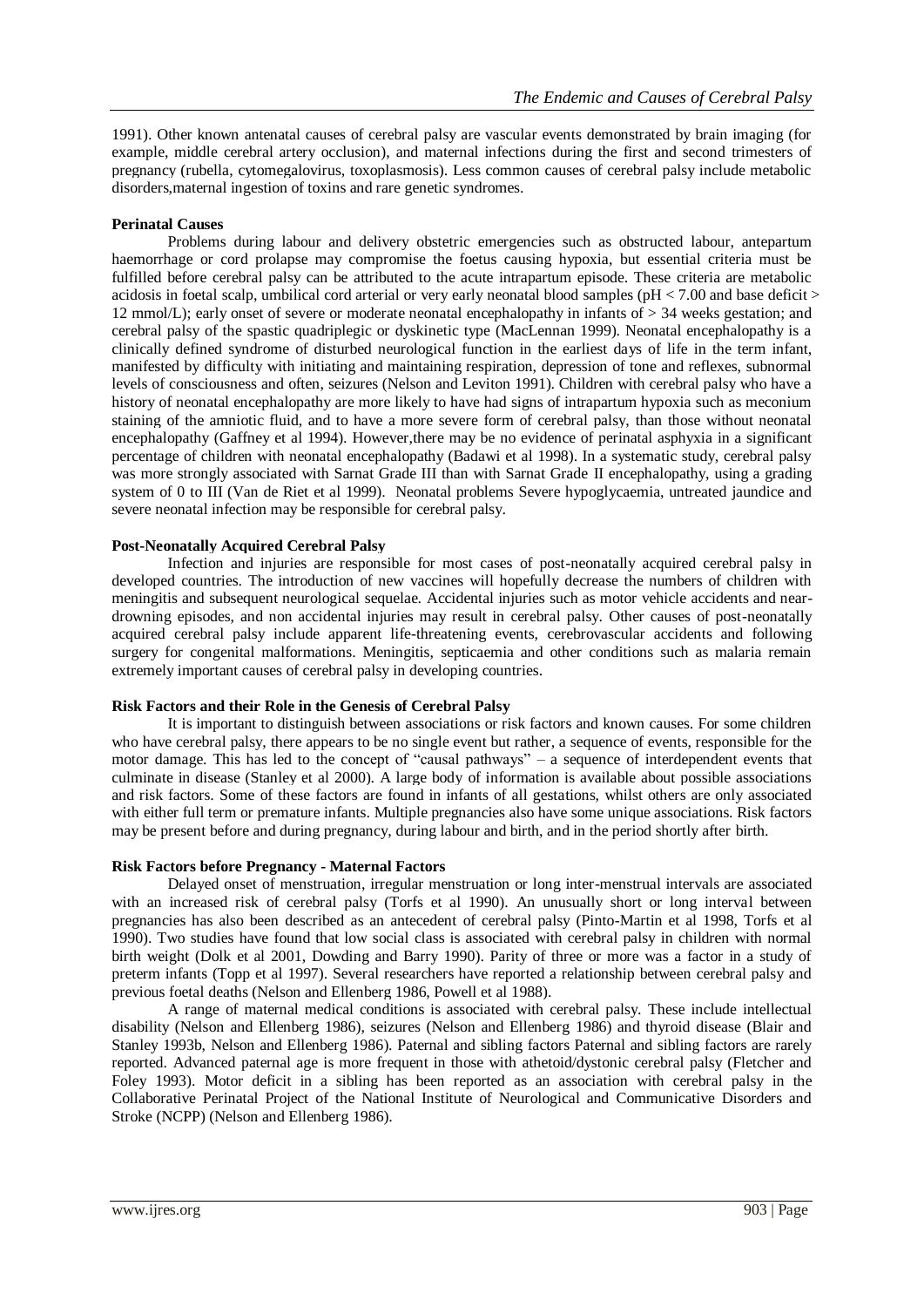## **Risk Factors during Pregnancy**

Pre-eclampsia is associated with an increased risk of cerebral palsy in term infants (Collins and Paneth 1998), but this association does not seem to exist in preterm infants (Murphy et al 1995, Spinillo et al 1998a). It has been suggested that preeclampsia may lead to a release of catecholamines in preterm infants, which accelerates foetal maturation (Amiel-Tison and Pettigrew 1991) but care is needed in comparing rates in infants of the same gestation, given that pre-eclampsia itself can be directly responsible for preterm births. Alternatively, the presence of pre-eclampsia may result in elective preterm delivery, avoiding the inflammatory responses of spontaneous preterm labours with all their associated problems such as infection and precipitate delivery (Stanley et al 2000). Whilst maternal trauma in pregnancy has been implicated as a possible cause of cerebral palsy, this issue is not resolved (Gilles et al 1996). The rate of cerebral palsy was increased in children whose mothers received thyroid hormone or oestrogen in pregnancy in the NCPP (Nelson and Ellenberg 1985).

Antepartum haemorrhage is associated with mortality, cerebral palsy and white matter damage in preterm infants but if cases are compared with controls born at the same gestation, antepartum haemorrhage is found to increase the risk of cerebral palsy associated with preterm birth, but not to add any further risk (Stanley et al 2000).Two mutations have been identified that predispose heterozygous carriers to venous thrombosis. One is a mutation localized to the Factor V gene (Factor V Leiden mutation, VL) and is the most common cause of familial thrombosis. The second is the gene for prothrombin. The carrier frequency in caucasian men is 5.5% and in caucasian women is 4.8% (Ridker et al 1997). A report of three babies with hemiplegic cerebral palsy who were heterozygous for the Factor V Leiden mutation (Thoranensen et al 1997) has prompted current research in this area. In the three cases reported, there was a suggestion that placental thrombosis, or neonatal stroke, may have occurred and resulted in hemiplegia. There appears to be an association between inflammatory mediators and markers of autoimmune and coagulation disorders with cerebral palsy (Nelson et al 1998a).

**Multiple Pregnancy -** The increased risk of both mortality and cerebral palsy in multiple births has been known for many years. Multiple pregnancies are associated with preterm delivery, poor intrauterine growth, birth defects and intrapartum complications. However the increased risk to twins of cerebral palsy is not entirely explained by their increased risk of prematurity and low birth weight (Williams et al 1996). In monochorionic twin pregnancies, death of one twin is recognized as being an important risk factor for the surviving co-twin having cerebral palsy. The death of one twin may impair the neurological development of the survivor throughout gestation (Pharaoh and Cooke 1997). Meta-analysis of four studies has demonstrated that the antenatal death of a co-twin is associated with a six-fold increase in rate of cerebral palsy per twin confinement, or an 11-fold increase in rate per child (Stanley et al 2000). The live-born co-twin of a foetus that died in utero is at increased risk of cerebral impairment, the overall risk being 20% (Pharoah and Adi 2000).

## **Risk Factors during Labour**

Major events likely to cause perinatal asphyxia include prolapsed cord, massive intrapartum haemorrhage, prolonged or traumatic delivery due to cephalopelvic disproportion or abnormal presentation, a large baby with shoulder dystocia and maternal shock from a variety of causes (Stanley et al 2000). Other reported associations with cerebral palsy include prolonged second stage of labour (Powell et al 1988), emergency caesarean section (Powell et al 1988), premature separation of the placenta (Torfs et al 1990) and abnormal foetal position (Torfs et al 1990). In considering these factors, it is important to remember that it may not be the event itself that is the causal factor, but rather that the event is simply associated with one or more true causal factors.

Substantial evidence has recently emerged that intrauterine exposure to infection, particularly chorioamnionitis, in the latter stages of pregnancy and during labour, is a strong risk factor for cerebral palsy, particularly in term infants (Murphy et al 1995, Nelson and Willough by 2000, Polivka et al 1997, Walstab et al 2002). Furthermore, infants of normal birth weight born to infected women were more often hypotensive, needed intubation, had neonatal seizures and a clinical diagnosis of hypoxic-ischaemic encephalopathy (Grether and Nelson 1997). In a meta analysis of studies that addressed the association between clinical and histological chorioamnionitis and cerebral palsy or periventricular leukomalacia in both preterm and full term infants (Wu and Colford 2000), chorioamnionitis was found to be a risk factor for both cerebral palsy and periventricular leucomalacia. More information is needed about the role of infection in the perinatal period and this is an area of active research.

Other associations with cerebral palsy include prolonged rupture of the membranes in infants of all gestations (Nelson and Ellenberg 1985) and in preterm babies (Murphy et al 1995), the presence of meconium stained fluid (Spinillo et al 1998b, Walstab et al 2002) and tight nuchal cord (Nelson and Grether 1998b). It has been suggested that magnesium sulphate, given for severe pre-eclampsia, is a protective factor in the development of cerebral palsy in preterm infants (Nelson and Grether 1995, Schendel et al 1996). Several multicentre randomised trials are in progress.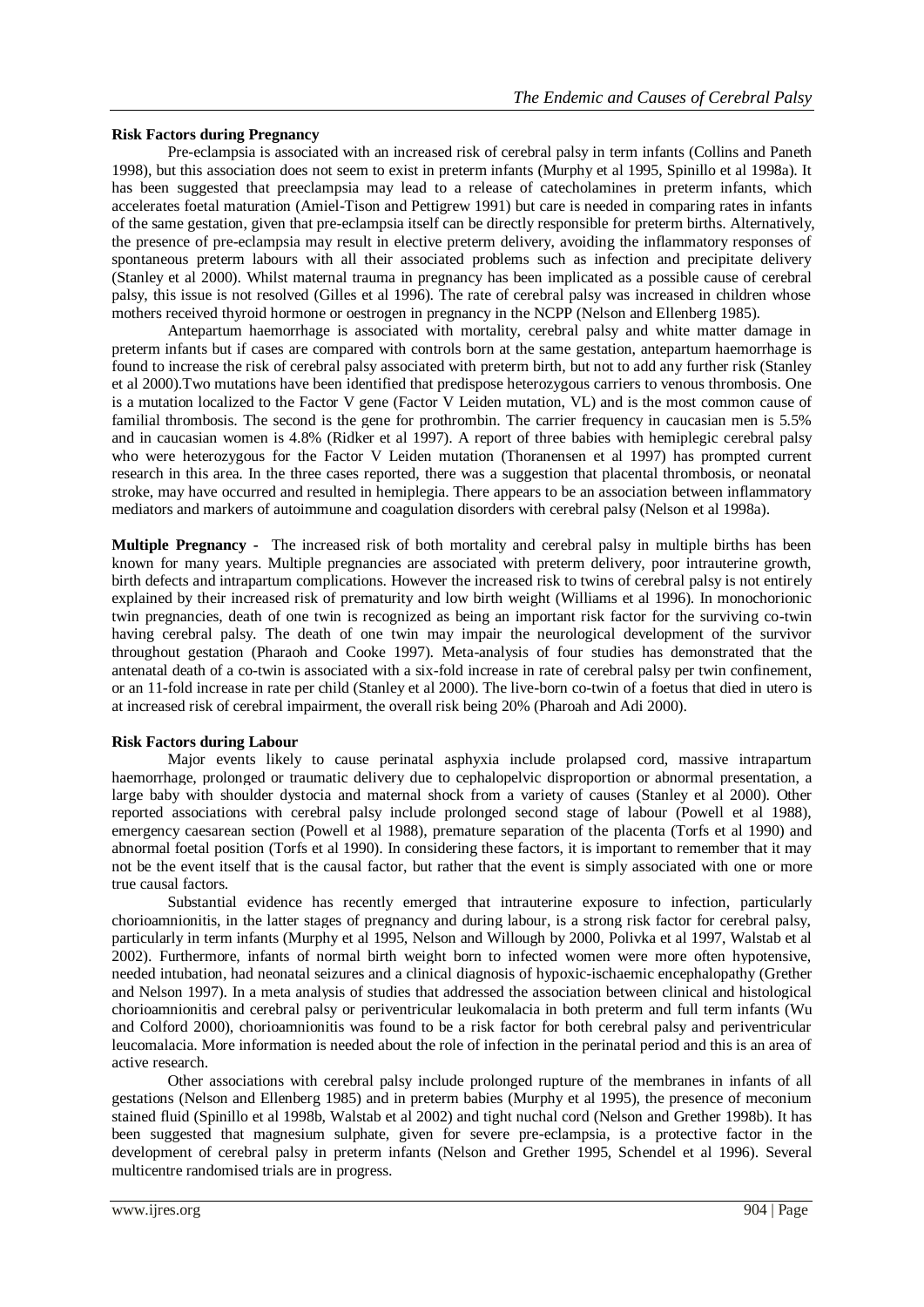## **Risk Factors at Birth**

The availability of neonatal intensive care units and high technology diagnostic procedures has led to the increased survival of premature infants, in some of whom cerebral palsy later becomes apparent. Fertility treatments, including in vitro fertilization, have also increased the number of premature children being delivered. Cerebral palsy risk increases with decreasing birth weight (Hagberg et al 1993, Murphy et al 1995, Stanley and Watson 1992, Torfs et al 1990). Of all children on the Eastern Ukraine Cerebral Palsy Register born 1986-1992, 34.7% and 24.8% respectively were born before 37 weeks and 33 weeks. Birthweight is dependent on both gestational age at delivery and intrauterine growth.

The risk of cerebral palsy increases with decreasing age at delivery, and the length of gestation is the strongest determinant of cerebral palsy (Stanley et al 2000). Poor intrauterine growth also increases the risk of cerebral palsy (Blair and Stanley 1990, Uvebrandt and Hagberg 1992), particularly in the moderately preterm (Stanley et al 2000). It is not a major risk factor in very preterm infants (Murphy et al 1995, Topp et al 1997). The increasing numbers of low birthweight infants with cerebral palsy may be due to their survival and subsequent development of brain damage from complications of their immaturity such as intraventricular haemorrhage. Alternatively, these children may be damaged before birth and the same influences that damaged them may also have been the cause of their preterm birth. Low placental weight (Torfs et al 1990) and low Apgar scores are strongly associated with cerebral palsy (Van de Riet et al 1999). Children with scores of 0 to 3 at five minutes had an 81-fold increased risk of cerebral palsy (Moster et al 2001).

# **Risk Factors in the Newborn Period**

Neonatal seizures (Powell et al 1988, Torfs et al 1990), sepsis (Blair and Stanley 1993a) and respiratory disease are associated with cerebral palsy (Powell et al 1988). Reported risk factors in the preterm infant include patent ductus arteriosus, hypotension, blood transfusion, prolonged ventilation, pneumothorax, sepsis, hyponatremia, total parenteral nutrition, seizures, and parenchymal damage with appreciable ventricular dilatation detected by cerebral ultrasound (Murphy et al 1997). Neonatal seizures, in particular, are strongly associated with the risk of cerebral palsy (Murphy et al 1997, Torfs et al 1990).

## **Role of Brain Imaging**

Brain imaging, particularly magnetic resonance imaging, can provide evidence about the timing of adverse events. For example, cortical dysplasias date from early in pregnancy, around the 12th to 20th week of gestation, periventricular leukomalacia occurs between the 28th and 34th week, and term infants with perinatal asphyxia have cortical and sub-cortical gliosis and atrophy in the parasagittal watershed areas (Barkovitch and Truwit 1990). Whilst periventricular leukomalacia is a strong predictor of cerebral palsy in preterm infants, it is also found in infants born at term, suggesting that the adverse event occurred well before delivery. Factors that cause periventricular leukomalacia may provide information as to possible causes of cerebral palsy (Kuban and Leviton 1994, Spinillo et al 1998b).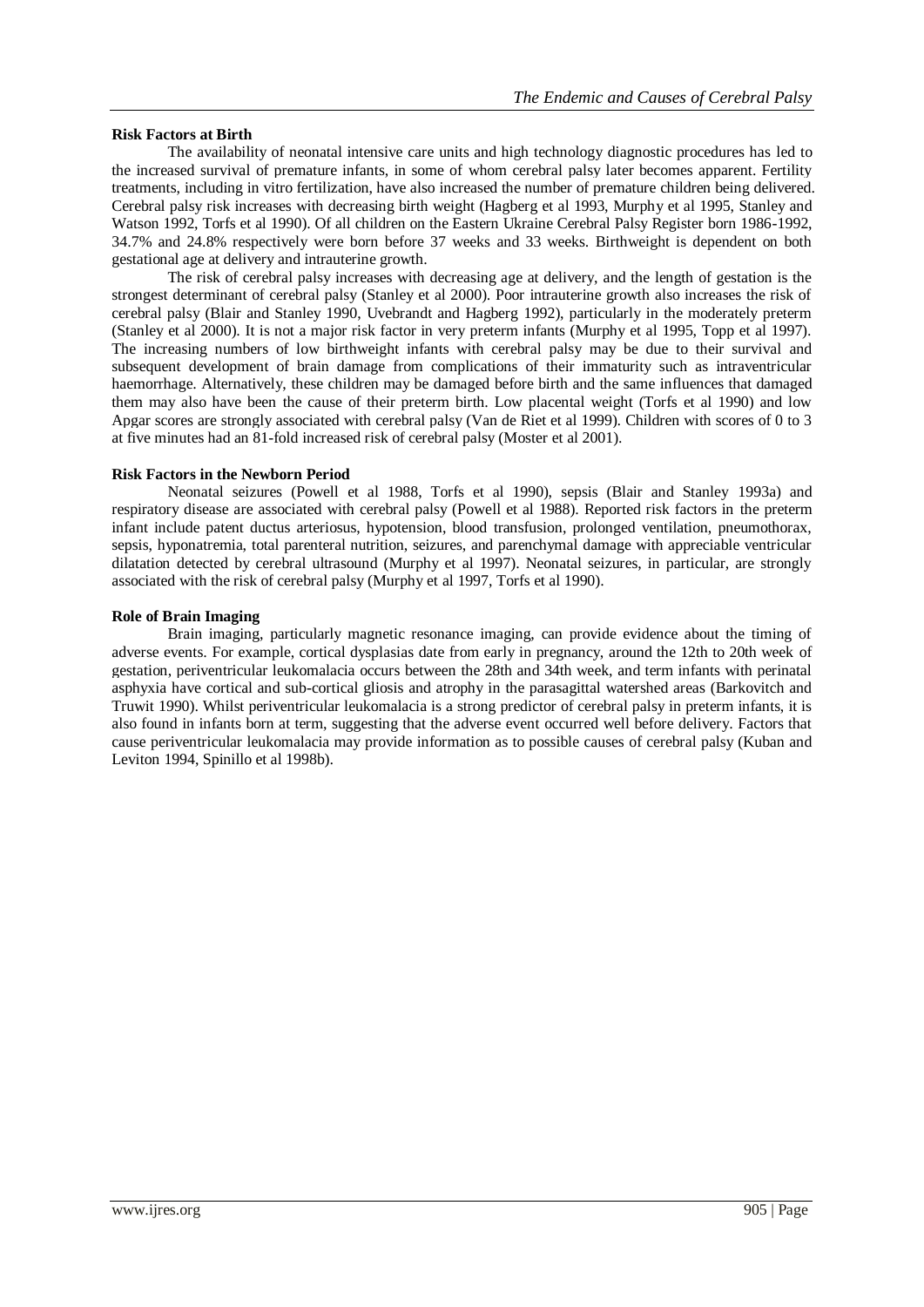

**FIG 02 : Magnetic resonance imaging in diplegic form of cerebral palsy - Brain and Development**

## **The Future**

More information about the causes of cerebral palsy is likely to come from further exploration of the role of infection in the perinatal period, investigations of the role of coagulation and inflammatory factors and the use of sophisticated brain imaging. By classifying the various types of cerebral palsy according to their clinical features, it may be possible to determine factors unique to particular motor disorders and to infants born at different gestations. Ongoing research about both risk factors and causes involved in cerebral palsy will be an essential first step in the important goal of developing strategies for prevention.

#### **REFERENCES**

- [1]. Amiel-Tison C and Pettigrew C (1991): Adaptive changes in the developing brain duringintrauterine stress. Brain and Development 13: 67-76.
- [2]. Australian and New Zealand Perinatal Societies (1995): The origins of cerebral palsy a consensus statement. MJA162: 85-90.
- [3]. Badawi N, Kurinczuk JJ, Keogh JM, Alessandri L, O'Sullivan F, Burton PR, Pemberton PJ and Stanley FJ (1998): Intrapartum risk factors for newborn encephalopathy: the Western Australian case-control study. BMJ 317: 1554-1557.
- [4]. Barkovitch AJ and Truwit CL (1990): Brain damage from perinatal asphyxia: correlation of MR findings with gestational age. American Journal of Neuroradiology 11: 1087-1096.
- [5]. Bax MC (1964): Terminology and classification of cerebral palsy. Developmental Medicine and Child Neurology 6: 295-307.
- [6]. Blair E and Stanley F (1988): Intrapartum asphyxia: A rare cause of cerebral palsy. Journal of Pediatrics 112: 515-519.
- [7]. Blair E and Stanley F (1990): Intrauterine growth and spastic cerebral palsy. 1. Association with birth weight for gestational age. American Journal of Obstetrics and Gynaecology 162: 229-237.
- [8]. Blair E and Stanley F (1993a): When can cerebral palsy be prevented? The generation of causal hypotheses by multivariate analysis of a case-control study. Pediatric and Perinatal Epidemiology 7: 272-301.
- [9]. Blair E and Stanley F (1993b): Aetiological pathways to spastic cerebral palsy. Paediatrics and Perinatal Epidemiology 7: 302-317.
- [10]. Collins M and Paneth N (1988): Pre-eclampsia and cerebral palsy: are they related? Developmental Medicine and Child Neurology 40: 207-211.
- [11]. Coorssen EA, Msall ME and Duffy LC (1991): Multiple minor malformations as a marker for prenatal etiology of cerebral palsy. Developmental Medicine and Child Neurology 33: 730-736.
- [12]. Croen L, Grether J, Curry C and Nelson K (2001): Congenital abnormalities among children with cerebral palsy: more evidence for prenatal antecedents. Journal of Pediatrics 138: 804-812.
- [13]. Dobyns WB and Truwit CL (1995): Lissencephaly and other malformations of cortical development: 1995 update. Neuro-pediatrics 26: 132-147.
- [14]. Dolk H, Pattenden S and Johnson A (2001): Cerebral palsy, low birthweight and socioeconomic deprivation:inequalities in a major cause of childhood disability. Paediatrics and Perinatal Epidemiology 15: 359-363.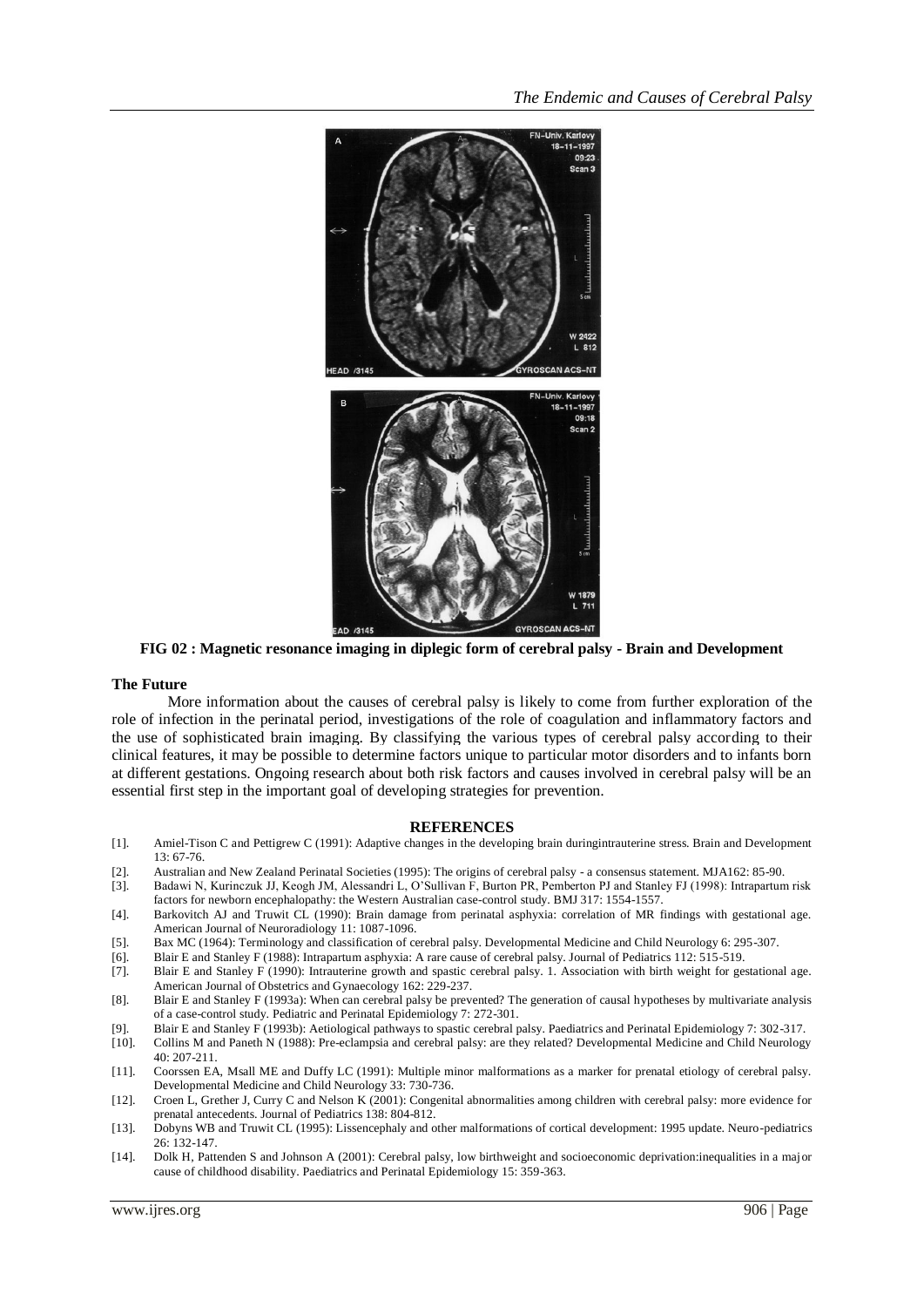- [15]. Dowding VM and Barry C (1990): Cerebral palsy: social class differences in prevalence in relation to birthweight and severity of disability. Journal of Epidemiology and Community Health 44: 191-195.
- [16]. Emond A, Golding J and Peckham C (1989): Cerebral palsy in two national cohort studies. Archives of Disease in Childhood 64: 848-852. Fletcher NA and Foley J (1993): Parental age, genetic mutation, and cerebral palsy. Journal of Medical Genetics 30: 44-46.
- [17]. Gaffney G, Flavell V, Johnston A, Squier M and Sellars S (1994): Cerebral palsy and neonatal encephalopathy. Archives of Disease in Childhood 70: F195-F200.
- [18]. Gilles MT, Blair E, Watson L, Badawi N, Alessandri L, Dawes V, Plant A and Stanley F (1996): Trauma in pregnancy and cerebral palsy: is there a link? MJA 164: 500-501.
- [19]. Grether JK, Cummins SK and Nelson KB (1992): The California Cerebral Palsy Project. Paediatric and Perinatal Epidemiology 6: 339-351.
- [20]. Grether JK and Nelson KB (1997): Maternal infection and cerebral palsy in infants of normal birth weight. JAMA 278: 207-211.
- [21]. Hagberg B, Hagberg G and Olow I (1993): The changing panorama of cerebral palsy in Sweden. V1. Prevalence and origin during the birth year period 1983-1986. Acta Paediatrica Scandinavica 82: 387-393.
- 
- [22]. Holm VA (1982): The causes of cerebral palsy. A contemporary perspective. JAMA 247: 1473-1477. Krageloh-Mann I, Petersen D, Hagberg G, Vollmer B, Hagberg B and Michaelis R (1995): Bilateral spastic cerebral palsy - MRI pathology and origin: analysis from a representative series of 56 cases. Developmental Medicine and Child Neurology 37: 379-397. [24]. Kuban KCK and Leviton A (1994): Cerebral palsy. New England Journal of Medicine 330: 188-195.
- [25]. MacGillivray I and Campbell DM (1995): The changing pattern of cerebral palsy in Avon. Paediatric and Perinatal Epidemiology 9: 146-155.
- [26]. MacLennan A, for the International Cerebral Palsy Task Force (1999): A template for defining a causal relation between acute intrapartum events and cerebral palsy:international consensus statement. BMJ 319: 1054-1059.
- [27]. Moster D, Lie R, Irgens L, Bjerkedal T and Markestad T (2001): The association of Apgar score with subsequent death and cerebral palsy: a population-based study in term infants. Journal of Pediatrics 138: 798-803.
- [28]. Murphy C, Yeargin-Allsopp M, Decouffle P and Drews C (1993): Prevalence of cerebral palsy among ten-year-old children in metropolitan Atlanta, 1985 through 1987. Journal of Pediatrics 123: S13-S19.
- [29]. Murphy DJ, Hope PL and Johnson A (1997): Neonatal risk factors for cerebral palsy in very preterm babies: Case-control study. BMJ 314: 404-408.
- [30]. Murphy DJ, Sellars S, MacKenzie IZ, Yudkin P and Johnson A (1995): Case-control study of antenatal and intrapartum risk factors for cerebral palsy in very preterm singleton babies. Lancet 346: 1449-1454.
- [31]. Mutch L, Alberman E, Hagberg B, Kodama K and Perat MV (1992): Cerebral palsy epidemiology: where are we now and where are we going? Developmental Medicine and Child Neurology 34: 547-551.
- [32]. Naeye RL, Peters EC, Bartholomew M and Landis JR (1989): Origins of cerebral palsy. American Journal of Disease of Disease in Childhood 143: 1154-1161.
- [33]. Nelson KB, Dambrosia JM, Grether JK and Phillips T (1998a): Neonatal cytokines and coagulation factors in children with cerebral palsy. Annals of Neurology 44: 665-675.
- [34]. Nelson KB and Ellenberg JH (1985): Predictors of low and very low birth-weight and the relation of these to cerebral palsy. JAMA 254: 1473-1479.
- [35]. Nelson KB and Ellenberg JH (1986): Antecedents of cerebral palsy. Multivariate analysis of risk factors. New England Journal of Medicine 315: 81-86.
- [36]. Nelson KB and Grether JK (1995): Can magnesium sulphate reduce the risk of cerebral palsy in very low birthweight infants? Pediatrics 95: 263-269.
- [37]. Nelson KB and Grether JK (1998b): Potentially asphyxiating conditions and spastic cerebral palsy in infants of normal birth weight. American Journal of Obstetrics and Gynecology 179: 507-513.
- [38]. Nelson K and Leviton A (1991): How much of neonatal encephalopathy is due to birth asphyxia? American Journal of Disease in Childhood 145: 1325-1331.
- [39]. Palmer L, Blair E, Petterson B and Burton P (1995): Antenatal antecedents of moderate and severe cerebral palsy. Paediatric and Perinatal Epidemiology 9: 171-184.
- [40]. Paneth N (1986): Etiologic factors in cerebral palsy. Pediatric Annals 15: 191-201.
- [41]. Paneth N (1993): The causes of cerebral palsy. Clinical and Investigative Medicine 16: 95-102.
- [42]. Pharoah POD and Adi Y (2000): Consequences of in-utero death in a twin pregnancy. Lancet 355: 1597-1602.
- [43]. Pharoah POD, Cooke T, Rosenbloom L and Cooke RWI (1987): Trends in birth prevalence of cerebral palsy. Archives of Disease in Childhood 62: 379-384.
- 
- [44]. Pharoah POD, Cooke T and Rosenbloom L (1989): Acquired cerebral palsy.Archives of Disease in Childhood 64: 1013-1016. [45]. Pharoah POD, Cooke T, Cooke RWI and Rosenbloom (1990):Birthweight specific trends in cerebral palsy. Archives of Disease in Childhood 65: 602-606.
- [46]. Pharoah POD and Cooke RWI (1997): A hypothesis for the aetiology of spastic cerebral palsy the vanishing twin. Developmental Medicine and Child Neurology 39: 292-296.
- [47]. Pharoah POD, Platt MJ, and Cooke T (1996): The changing epidemiology of cerebral palsy. Archives of Disease in Childhood 75: F169-F173.
- [48]. Pinto-Martin JA, Cnaan A and Zhao H (1998): Short interpregnancy interval and the risk of disabling cerebral palsy in a low birth weight population. Journal of Pediatrics 132: 818-821.
- [49]. Polivka BJ, Nickel JT and Wilkins JR (1997): Urinary tract infection during pregnancy: a risk factor for cerebral palsy? Journal of Obstetric and Gynecology Neonatal Nursing 26: 405-413.
- [50]. Powell TG, Pharoah POD, Cooke RWI and Rosenbloom L (1988): Cerebral palsy in low birthweight infants. I. Spastic hemiplegia: associations with intrapartum stress. Developmental Medicine and Child Neurology 30: 11-18.
- [51]. Ridker PM, Miletich JP, Hennekens C and Buring JE (1997): Ethnic distribution of factor V Leiden in 4047 men and women, implications for venous thromboembolism screening. JAMA 277: 1305-1307.
- [52]. Schendel DE, Berg CJ, Yeargin-Allsopp M and Boyle C (1996): Prenatal magnesium sulfate exposure and the risk of cerebral palsy or mental retardation among very low-birth-weight children aged 3 to 5 years. JAMA 276: 1805-1810.
- [53]. Scherzer AL and Tscharnuter I (1982): Early Diagnosis and Therapy in Cerebral Palsy. New York: Marcel Dekker.Spinillo A, Capuzzo E, Cavallini A, Stronati M, De Santolo A and Fazzi E (1988a): Preeclampsia, preterm delivery and infant cerebral palsy. European Journal of Obstetrics and Gynecology, and Reproductive Biology 77: 151-155.
- [54]. Spinillo A, Capuzzo E, Stronati M, Ometto A, De Santolo A and Acciano S (1998b): Obstetric risk factors for periventricular leukomalacia among preterm infants. British Journal of Obstetrics and Gynaecology 105: 865-871.